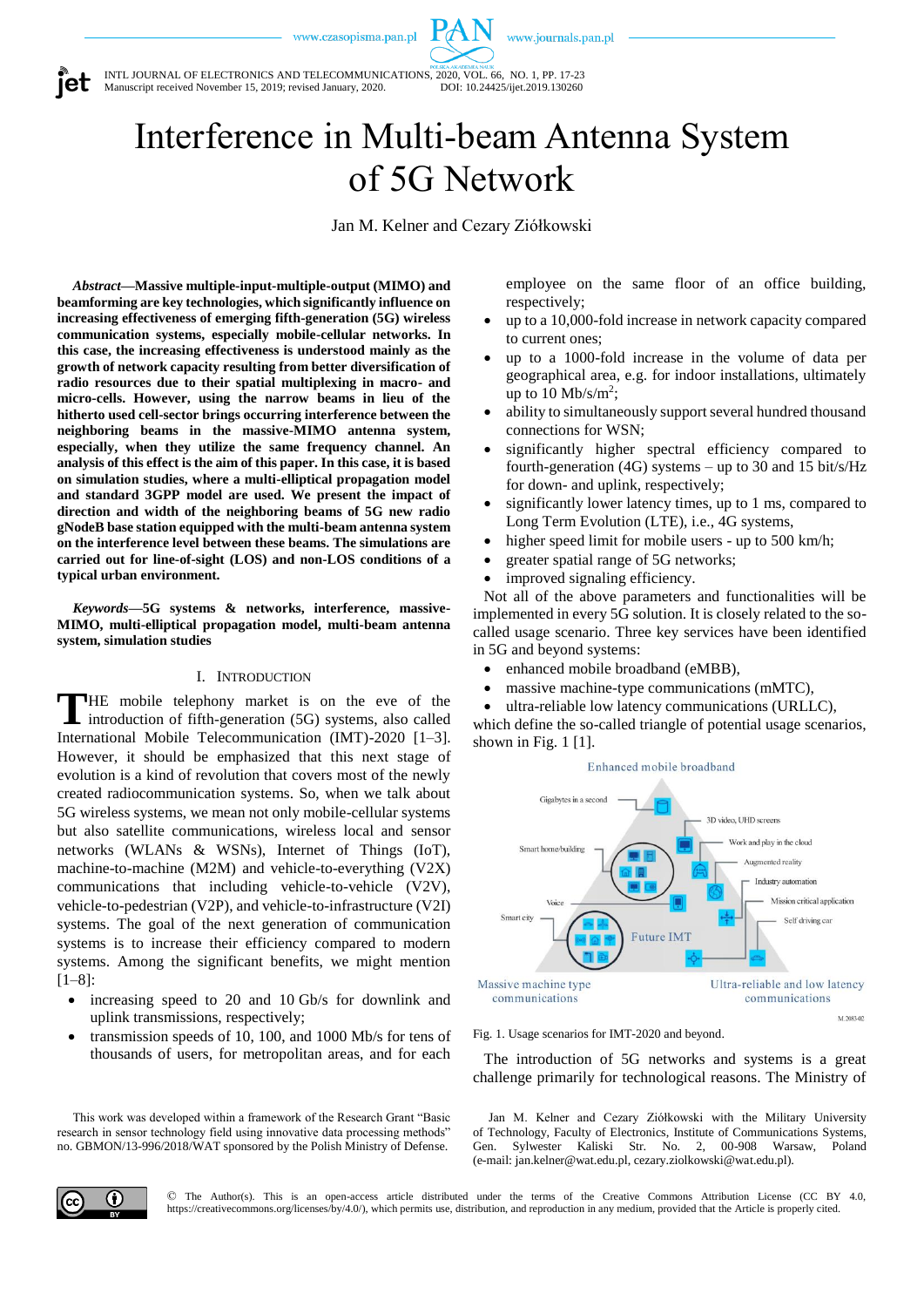Digital Affairs of the Republic of Poland has prepared the document '5G strategy for Poland' [8], which presents the basic assumptions, requirements, possibilities and technologies that will be used in the upcoming new generation systems. Among the key technologies that will achieve the intended goals and technical parameters, multi-antenna array is listed first, especially in the so-called massive multiple-input-multipleoutput (MIMO) variant. Other important technologies include software-defined networking (SDN), network functions visualization (NFV), network slicing (NS) mobile edge computing (MEC), fog computing (FC), cloud-radio access network (C-RAN), ultra-dense network (UDN), self-organizing network (SON), multi-radio access technology (Multi-RAT), coordinated multipoint transmission (CoMP). Although many of these technologies have been used for some time, including in 4G systems, they are often defined as 5G technologies.

5G technologies will ensure the increasing effectiveness of emerging systems. In this case, the increasing effectiveness is understood mainly as the growth of network capacity resulting from better diversification of radio resources due to their spatial multiplexing in macro- and micro-cells. However, using the narrow beams in lieu of the hitherto used cell-sector brings occurring interference between the neighboring beams in the massive-MIMO antenna system, especially, when they utilize the same frequency channel. These interferences cause degradation of the quality of service (QoS) [9] and reduction of the downlink capacity [10] in 5G networks. An analysis of this effect is the purpose of this paper. Our evaluation is based on simulation studies, where a multi-elliptical propagation model (MPM) [11–14] and standard model developed by the 3rd Generation Partnership Project (3GPP) [15,16] are used. We present the impact of a direction and half-power beamwidth (HPBW) of the neighboring beams of 5G new radio (NR) gNodeB base station equipped with the massive-MIMO antenna system on the interference level between these beams. The simulations are carried out for line-of-sight (LOS) and non-LOS (NLOS) conditions of a typical urban environment.

The remainder of the paper is organized as follows. A short introduction to multiplexing techniques and MIMO technology is contained in Section II. Section III presents a compact characterization of the MPM. In Section IV, a scenario and assumptions established in simulation studies are described. The analysis of the obtained results is shown in Section V. Summary and final remarks accomplish the paper.

## II. SPATIAL MULTIPLEXING AND MASSIVE-MIMO

Providing end-users with faster speeds and lower transmission delays requires that mobile operators use new techniques and technologies recommended in the 4G and 5G standards. These technologies are implemented primarily on the sides of the gNodeB base station and backbone network. Until now, mobile networks were designed mainly based on macro- and microcells. 4G systems provide already support for much smaller pico- and femto-cells [17,18]. These solutions will be implemented on a larger scale only in the coming years as part of 5G networks. Another important change, enabling greater network capacity, is the use of new spectral resources. In addition to the bands used by Global System for the Mobile

Communications (GSM), Universal Mobile Telecommunications System (UMTS) and LTE, it is planned to adopt the 700 MHz, 3.6, and 26 GHz bands.

The use of higher frequency ranges is associated with numerous practical problems that mainly result from the nature of radio waves and their interaction with an environment. As the frequency increases, the attenuation of the received signal increases. Thus, the usable spatial range of the radio transmitters decreases. This is the reason for the reduction of cell size and, as a result, an increase in the density of radio network elements (UDN). Communication in urban areas must also be faced with adverse propagation phenomena such as multipath and Doppler effects [19,20]. They contribute to adverse dispersion phenomena in the time, frequency and angle of arrival (AOA) domains of the received signal [14]. To counteract these adverse effects of propagation phenomena and to effectively manage available radio resources, various techniques in signal processing are used in radio communication systems, e.g., convolutional coding, channel equalizers, time- (TDMA), frequency- (FDMA) code- CDMA or space-division multiplexing access (SDMA) [21,22]. Within 5G, it is planned to use various multi-access techniques, including orthogonal frequency-division multiple access (OFDMA), pattern division multiple access (PDMA), multi-user shared access (MUSA) and interleave division multiple access (IDMA), sparse code multiple access (SCMA), and non-orthogonal multiple access (NOMA) [1–8].

The SDMA is closely related to antenna technology. In older generations of cell networks, sector antennas are mainly used. In 4G and modern Wi-Fi networks, the MIMO and multi-user MIMO (MU-MIMO) techniques are increasingly used. Their effectiveness is noticeable above all in a multipath propagation environment [23,24]. In 5G, it is planned to use a more advanced version of MIMO, i.e., massive-MIMO [25][26], and beamforming [27][28]. A certain version of massive-MIMO, also called full-dimensional MIMO (FD-MIMO), has already been proposed in currently used LTE-Advance Pro (LTE-A Pro) systems [29,30]. These modern technologies allow to reduce dispersion in the received signal, especially in the AOAdomain, and to provide the spatial multiplication of available radio resources.

In 5G mobile networks, significant changes in antenna techniques will occur mainly in the macro-cell gNodeB based stations. In older generation systems, the macro-cell was usually divided into three 120° angular sectors. To provide coverage in the sector, one or two sectoral antennas with the HPBW equal to 120° or 60° are used, respectively. In LTE and LTE-A, the antennas were already based on MIMO and MU-MIMO technologies. LTE-A Pro standard also allowed the use of FD-MIMO technology. In 5G, macro-cell base station antennas will be based on efficient massive-MIMO technology. A comparison of macro-cell user service methods using sector antennas and massive-MIMO antennas is shown in Figure 2 (based on [27]). This is a typical application of the massive-MIMO technology in the macro-cell gNodeB, where the sector will be divided into smaller angular sections, i.e., beams. Other scenarios for using the massive-MIMO are presented, i.a., in [14,26].

A comparison of user service methods pursued by base stations of macro-cells using the sectoral and massive-MIMO antenna systems is shown in Fig. 2 (based on [31]). This is a typical application of massive-MIMO technology in the macro-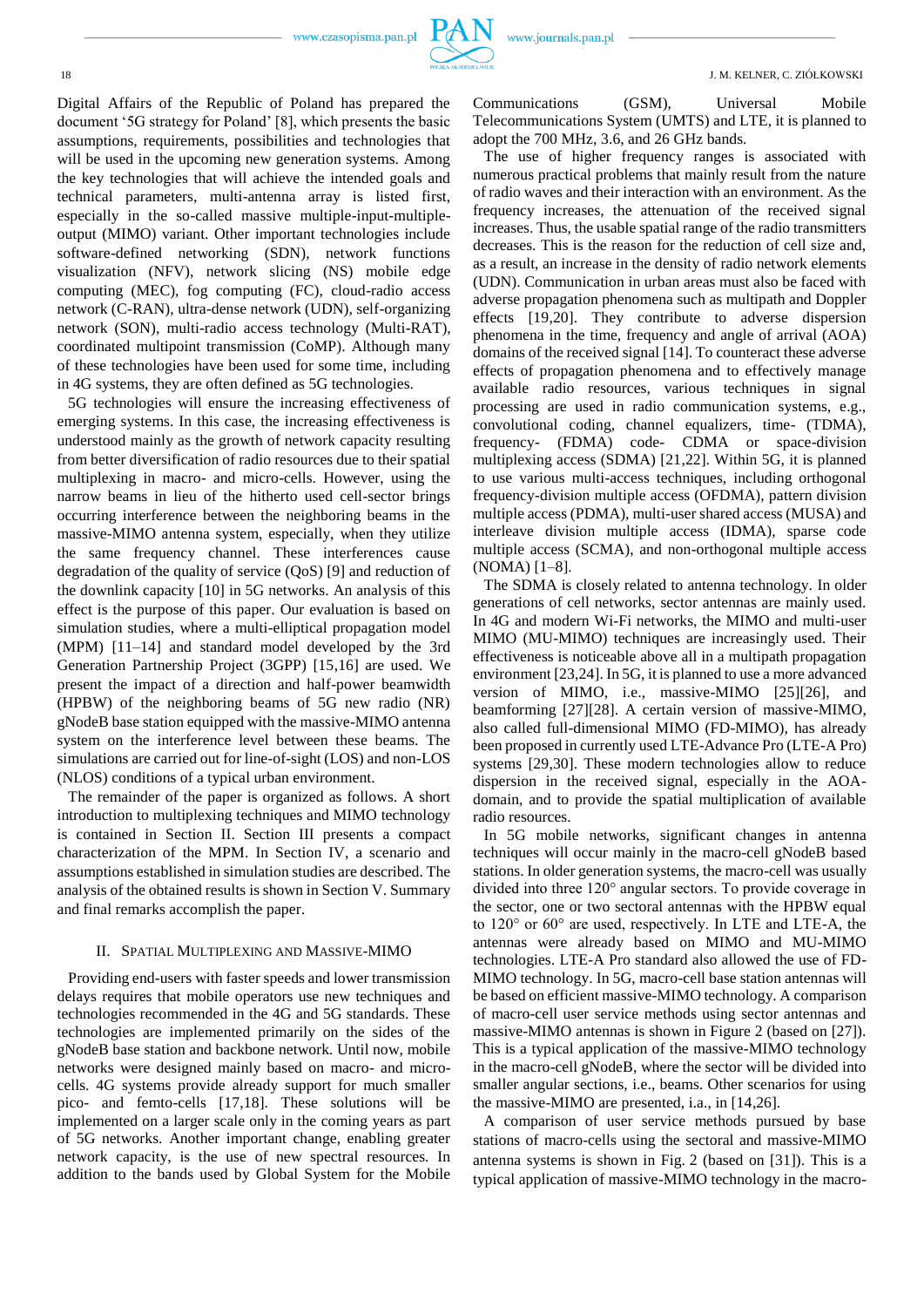## INTERFERENCE IN MULTI-BEAM ANTENNA SYSTEM OF 5G NETWORK 19

cell gNodeB, where the sector will be divided into smaller angular sections, i.e., beams. Other scenarios for using massive-MIMO are presented, i.a., in [30].

Massive-MIMO technology is based on utilizing the antenna arrays with a large number of antenna elements. Depending on the needs and application scenario, these antenna arrays may be, e.g., planar or cylindrical. Figure 3 presents three typical solutions of planar arrays in the form of a matrix, as well as a vertical, or horizontal antenna patch. In the general case, in the 5G NR base stations, it is planned to use the matrix antenna arrays directed at the individual sectors of the macro-cell. It may be three or four sectors. A large number of antenna elements makes it possible to generate really narrow beams both in the azimuth  $(\varphi)$  and elevation  $(\theta)$  planes. In some scenarios, it may be more beneficial to use the vertical or horizontal antenna patches. The vertical antenna patches give the possibility of generating narrow beams in the elevation plane and wider in the azimuth plane (*HPBW<sup>θ</sup>* < *HPBWφ*). Therefore, these antenna patches are used when diversification of the beams in the elevation plane is necessary. The opposite case is for the horizontal patches, ti.e. the generated beams are wider in the elevation than in the azimuth plane  $(HPBW<sub>θ</sub>)$   $\rightarrow$   $HPBW<sub>φ</sub>)$ . Thus, they ensure diversification in the azimuth plane.



Fig. 2. Coverage of macro-cell sector by a) wideband sectoral antenna beam and b) narrowband antenna beam made in massive-MIMO technology.



Fig. 3. Planar arrays in form of a) antenna matrix, b) vertical, or c) horizontal antenna patch.



The MPM is a geometry-based statistical model (GBSM). In this case, a multi-elliptical structure representing the potential locations of scatterers and delays of signal components in a multipath propagation environment, which is illustrated in Fig. 4 [11–14].



Fig. 4. Scattering geometry of MPM.

The MPM is based on the multi-elliptical Parsons–Bajwa [32] and Oestges–Erceg–Paulraj [33] models. A common feature of these models is the relationship between the characteristic delays occurring in a power delay profile (PDP) and the dimensions of the confocal ellipses forming the geometric structure of these models. The MPM also includes local scattering occurring around the transmitting and receiving antennas. For this purpose, the von Mises distribution is used [34]. Additionally, the MPM is one of the few models that allows considering the transmitting and receiving antenna patterns. In that, the directional beams of the multi-antenna systems might be also modeled.

www.journals.pan.pl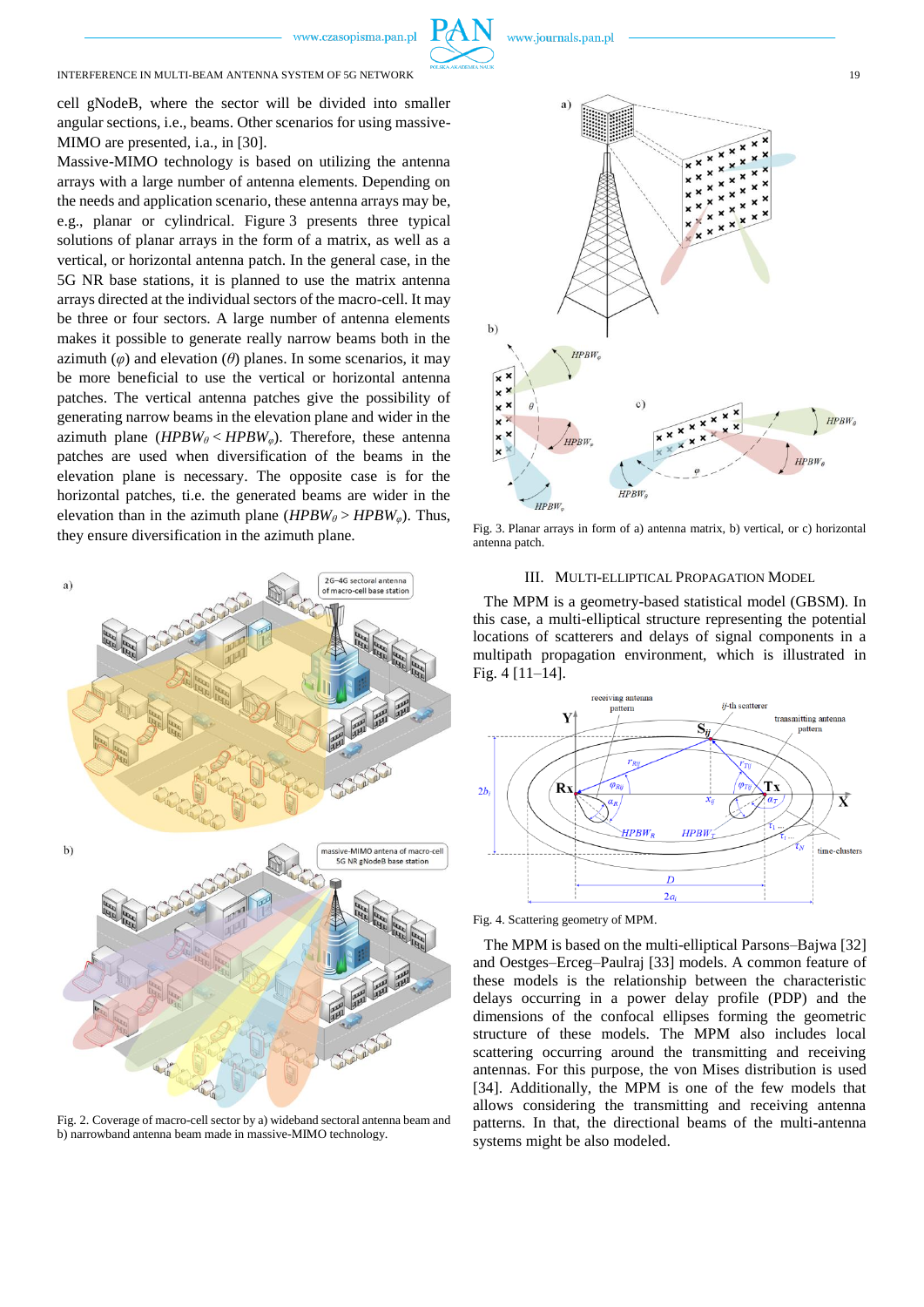

The MPM in the presented version is a two-dimensional (2D) model that only considers the azimuth plane. The threedimensional (3D) version of the MPM, i.e., considering also the elevation plane, is presented in [13,35,36]. In this case, the scattering areas of delayed components are represented by the structure of confocal semi-ellipsoids.

The MPM gives the ability to determine a power angular spectrum (PAS),  $P_R$ , as a function of the azimuth angle,  $\varphi$ , PDP, distance *D* between the transmitter (Tx) and the receiver (Rx), HPBWs, maximum directions of radiation, *αT*, and reception,  $\alpha_R$ , of the transmitting and receiving antennas (see Fig. 4), respectively:

$$
P_R(\varphi) = P_R(\varphi, P_i, \tau_i, D, HPBW_T, \alpha_T, HPBW_R, \alpha_R)
$$
 (1)

where  $(P_i, \tau_i)$ ,  $i = 0, 1, ..., N$ , represent characteristic powers and delays of  $N+1$  time-clusters occurring in the PDP, i.e, in the analyzed propagation environment.

A detailed description of the MPM and calculation method of the PAS are presented in [11–14] and [13,35,36] for the 2D and 3D versions of the model, respectively.

### IV. SCENARIO AND ASSUMPTIONS FOR SIMULATION STUDIES

In the simulation studies, we assume the scenario of using the massive-MIMO multi-beam system similar to the one presented in Fig. 2b. This means that the macro-cell gNodeB base station generates adjacent beams in the azimuth plane that cover the cell sector. Figure 5 depicts the detailed scenario of the simulation tests.



Fig. 5. Spatial scenario of simulation studies.

In the analyzed case, the gNodeB generates the beam (green color) with  $HPBW_T$  towards a mobile station so-called a user equipment (UE), i.e.,  $a_T = 180^\circ$ . The UE antenna beam with *HPBW<sub>R</sub>* is directed towards the gNodeB, i.e.,  $\alpha_R = 0^\circ$ . The base station also generates other beams (red color) with  $HPBW_I = HPBW_T$  whose maximum radiation direction is equal to *αI*. These beams serving a different area of the sector may cause interference in the UE. In this case, we assume that each of the two analyzed gNodeB beams will use the same spectral resources, i.e., the frequency channel. In the simulation studies, we assess the impact of a separation angle of the beams,  $\Delta \alpha = \alpha_T - \alpha_I$ , in the base station on the interference level in the signal received by the UE. The tests are carried out for selected values of *D*, *HPBWT*, *HPBWR*, and for LOS and NLOS propagation conditions between the transmitting (gNodeB) and receiving (UE) antennas.

In the simulation tests, we consider the following assumptions:

- carrier frequency of the transmitted signal is equal to  $f_0 = 3.6$  GHz,
- considered PDPs are based on TDL-D and TLD-B, i.e., tapped-delay line (TDL) models of the 3GPP standard [15,16] for LOS and NLOS conditions, respectively,
- these TDLs correspond an urban macro (UMa) scenario and normal-delay profile, i.e., rms delay spread is equal to  $\sigma_{\tau}$  = 363 ns [15,16],
- Rician factor depicting the power division of the 0th timecluster between a direct path and the local scattering components, is equal to  $\kappa = 21.4$  (13.3 dB) or  $\kappa = 0$  [15,16] for LOS or NLOS conditions, respectively,
- coefficient of the von Mises distribution illustrating the intensity of the local scattering is equal to  $\gamma = 0$ ,
- analyzed distances between the gNodeB (Tx) and UE (Rx) are equal to  $D_1 = 100$  m and  $D_2 = 500$  m,
- considered the following HPBWs of the gNodeB beam, *HPBWT*, 10°, 20°, or 30°,
- HPBW of the interfering beams is  $HPBW_I = HPBW_T$ ,
- following HPBWs of the UE antenna beam is analyzed 30°, 60°, or 360°.

## V. ANALYSIS OF SIMULATION RESULTS

#### *A. Measure of Interference*

In the analysis of the influence of the multi-beam antenna system on the interference level from the neighboring beam, a measure of a signal-to-interference ratio (SIR) is used

$$
SIR[dB] = 10\log_{10}\frac{P_s}{P_t}
$$
 (2)

where  $P_s$  and  $P_l$  are powers of useable and interference signals induced in the UE receiving antennas transmitted by the correct subscriber-beam and neighboring interfering-beams, respectively.

These powers are determined based on two PASs obtained by the MPM for the subscriber beam ( $\alpha_T = 180^\circ$ ,  $\alpha_R = 0^\circ$ ) and the interfering beam  $(\alpha_{II} = \alpha_T - \Delta \alpha, \alpha_R = 0^{\circ})$ , respectively,

$$
P_{s} = \int_{-180^{\circ}}^{+180^{\circ}} P_{R}(\varphi, P_{i}, \tau_{i}, D, HPBW_{T}, \alpha_{T}, HPBW_{R}, \alpha_{R}) d\varphi
$$
 (3)  

$$
P_{I} = \int_{-180^{\circ}}^{+180^{\circ}} P_{R}(\varphi, P_{i}, \tau_{i}, D, HPBW_{I}, \alpha_{I}, HPBW_{R}, \alpha_{R}) d\varphi
$$
 (4)

For such the defined issue (see Fig. 5), the interfering and subscriber beams are from the same antenna system. Therefore, for  $\Delta \alpha = 0$ , we have  $P_S = P_I$ . This means that  $SIR = 0$  dB.

Based on the simulation results, we have carried out the impact evaluation of the separation angle, Δ*α*, and the HPBWs of antenna beams on the SIR. The obtained results are presented in Figs. 6–13, whereby Figs. 6–9 refer to different HPBWs of the gNodeB transmitting beams, whereas, the impact of *HPBW<sup>R</sup>* on the SIR is shown in Figs. 10–13. In the simulation studies, the effects of propagation phenomena under LOS and NLOS conditions for two different Tx-Rx distances are also included.

### *B. Impact of Transmitting Antenna HPBW*

Figures 6–9 illustrate the effect of *HPBW<sup>T</sup>* changes on the SIR as a function of the separation angle for  $HPBW_R = 60^\circ$ .

The results for LOS conditions presented in Figs. 6 and 7 show, as expected, an increase in the SIR along with a decrease in the concurrence between the radiation direction of the interfering beam and the Tx-Rx direction. After exceeding the value corresponding to approximately  $\Delta \alpha = 1.5 \cdot HPBW_T$ , the dynamics of changes in the interfering signal level decreases. The range of these changes is clearly greater for  $D = 500$  m (Fig. 7) and is about 6 dB, while for  $D = 100$  m (Fig. 6) it reaches not more than 4 dB.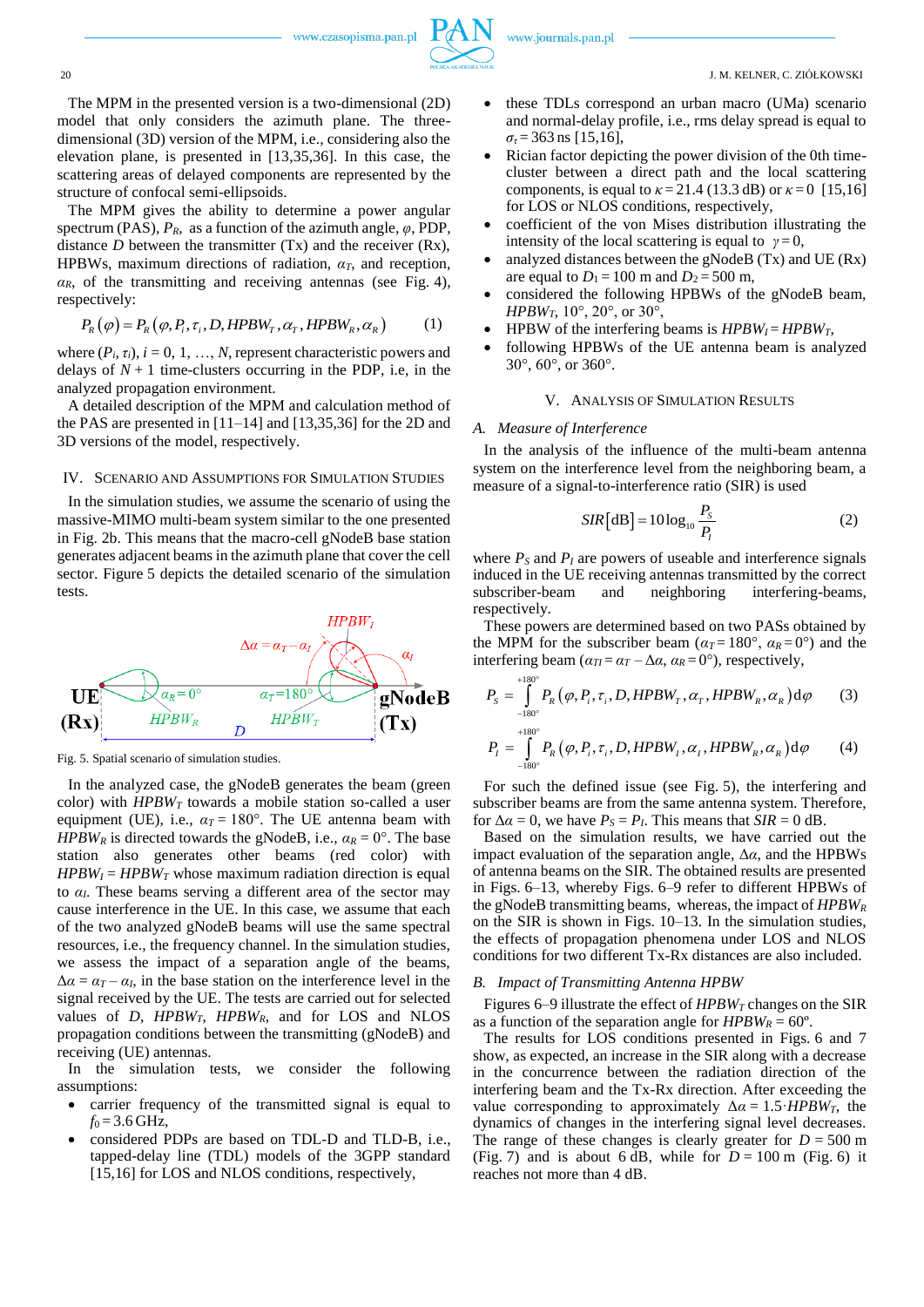

www.journals.pan.pl

#### INTERFERENCE IN MULTI-BEAM ANTENNA SYSTEM OF 5G NETWORK 21



Fig. 6. SIR versus separation angle of beams for LOS conditions,  $D = 100$  m, *HPBW<sub>R</sub>* =  $60^\circ$ , and selected values of *HPBW<sub>T</sub>*.



Fig. 7. SIR versus separation angle of beams for LOS conditions,  $D = 500$  m, *HPBW<sub>R</sub>* = 60 $^{\circ}$ , and selected values of *HPBW<sub>T</sub>* 

Under NLOS conditions (see Figs. 8 and 9), there are significant differences in the SIR changes as a function of Δ*α*. The graphs show that as the separation angle increases, there is an increase in the interference level. However, for small distances and narrow patterns of the antenna beams, we may observe the occurrence of an optimal separation angle of about 9°, for which we obtain the maximum SIR of about 5 dB. These results reflect the actual propagation phenomena that we face in the analyzed scenario, e.g., [37,38]. In this case, the propagation paths that reach the Rx from directions significantly diverging from the Tx-Rx direction are dominant.



Fig. 8. SIR versus separation angle of beams for NLOS conditions,  $D = 100$  m, *HPBW<sub>R</sub>* = 60°, and selected values of *HPBW<sub>T</sub>*.



Fig. 9. SIR versus separation angle of beams for NLOS conditions, *D* = 500 m, *HPBW<sub>R</sub>* = 60°, and selected values of *HPBW<sub>T</sub>*.

#### *C. Influence of Receiving Antenna HPBW*

Figures 10–13 depict the effect of *HPBW<sup>R</sup>* changes on the SIR as a function of  $\Delta \alpha$  for *HPBW<sub>T</sub>* = 10<sup>o</sup>.

For LOS conditions (see Figs. 10 and 11), we can observe the stabilization of the SIR changes for  $\Delta \alpha \approx 15^{\circ}$ . This effect occurs for the analyzed distances and all the receiving antenna HPBWs (30°, 60°, and 360°). In this case, the low *HPBW<sup>R</sup>* ensures an increase of the SIR to 22 dB and 19 dB for the Tx-Rx distance equal to 100 m and 500 m, respectively.



Fig. 10. SIR versus separation angle of beams for LOS conditions,  $D = 100$  m,  $HPBW_T = 10^\circ$ , and selected values of *HPBW<sub>R</sub>*.



Fig. 11. SIR versus separation angle of beams for LOS conditions, *D* = 500 m, *HPBW<sub>T</sub>* = 10°, and selected values of *HPBW<sub>R</sub>*.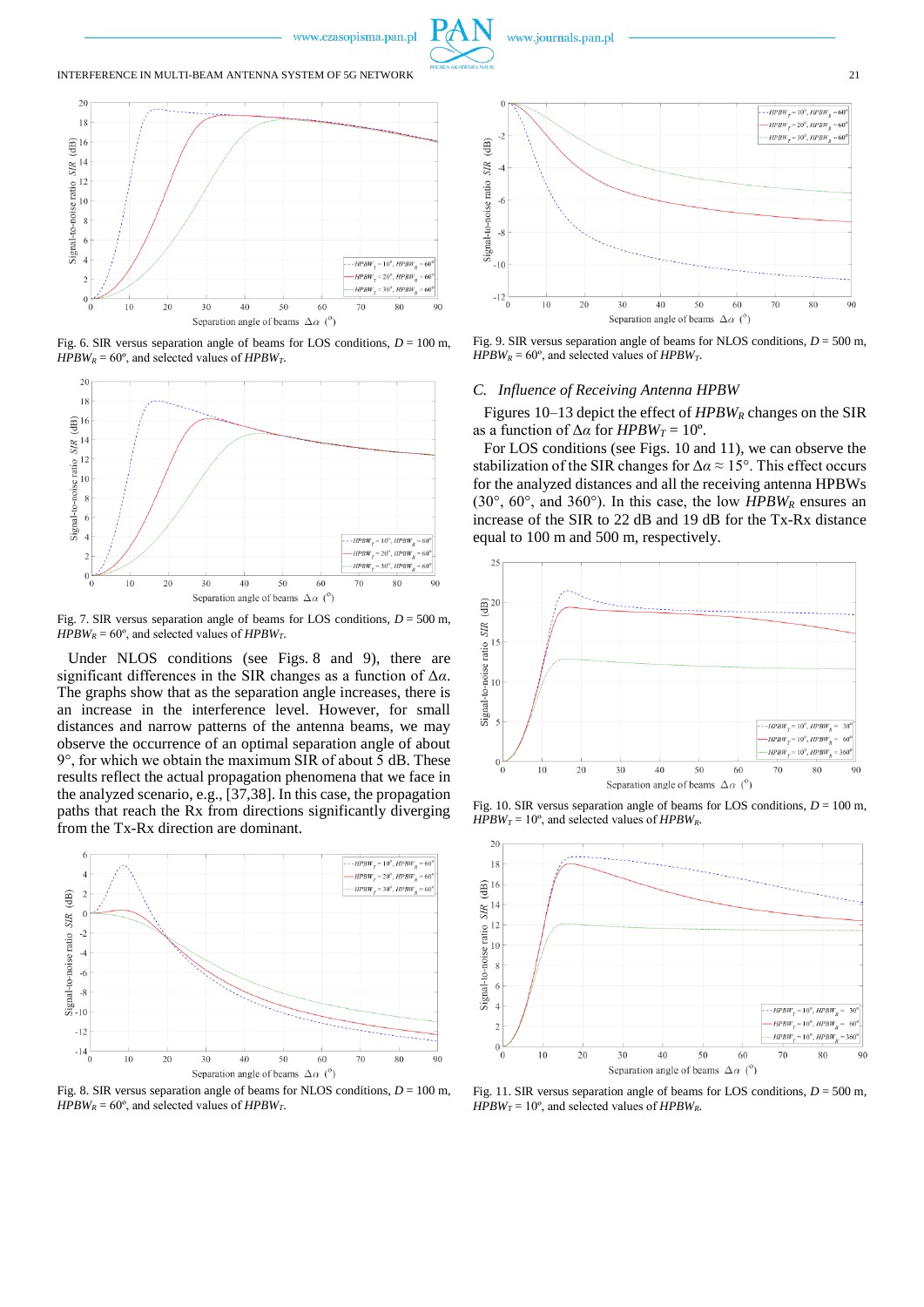

For NLOS conditions (see Figs. 12 and 13), the impact of HPBWR changes on the SIR is analogous to *HPBW<sup>T</sup>* changes described in Section V.B. In this case, we might also observe the occurrence of the optimal value of  $\Delta \alpha$ , which is about 12<sup>o</sup> for  $D = 100$  m. This separation angle value provides  $SIR = 14$  dB.



Fig. 12. SIR versus separation angle of beams for NLOS conditions,  $D = 100$  m, *HPBW<sub>T</sub>* = 10<sup>°</sup>, and selected values of *HPBW<sub>R</sub>*.



Fig. 13. SIR versus separation angle of beams for NLOS conditions, *D* = 500 m, *HPBW<sub>T</sub>* = 10°, and selected values of *HPBW<sub>R</sub>*.

Obtained results show that proper selection of parameters of radiation and reception patterns of the antennas can ensure spatial selection of co-band radio channels. The way we select these parameters is presented in the paper.

## VI. CONCLUSIONS

The paper is focused on assessing the impact of the multibeam antenna system on the interference level in the subscriber channel. We show the issues of using the massive-MIMO antenna systems in 5G networks. The basis of the carried out analysis is the simulation studies using the MPM and 3GPP standard model for different antenna parameter configurations and propagation conditions. The obtained results are a premise for using the presented methodology to design directional wireless links based on the multi-beam antennas.

### **REFERENCES**

- [1] ITU-R, "Recommendation ITU-R M.2083-0: IMT Vision Framework and overall objectives of the future development of IMT for 2020 and beyond," International Telecommunication Union (ITU), Geneva, Switzerland, Rec. ITU-R M.2083-0, Sep. 2015.
- [2] M. Sauter, *From GSM to LTE-Advanced Pro and 5G: An introduction to mobile networks and mobile broadband*, 3rd ed. Hoboken, NJ, USA: Wiley, 2017.
- [3] R. Vannithamby and S. Talwar, Eds., *Towards 5G: Applications, requirements and candidate technologies*. Chichester, West Sussex, UK: Wiley, 2017.
- [4] A. Gupta and R. K. Jha, "A survey of 5G network: Architecture and emerging technologies," *IEEE Access*, vol. 3, pp. 1206–1232, 2015. DOI: 10.1109/ACCESS.2015.2461602.
- [5] M. Agiwal, A. Roy, and N. Saxena, "Next generation 5G wireless networks: A comprehensive survey," *IEEE Commun. Surv. Tutor.*, vol. 18, no. 3, pp. 1617–1655, 2016. DOI: 10.1109/COMST.2016.2532458.
- [6] D. Muirhead, M. A. Imran, and K. Arshad, "A survey of the challenges, opportunities and use of multiple antennas in current and future 5G small cell base stations," *IEEE Access*, vol. 4, pp. 2952–2964, 2016. DOI: 10.1109/ACCESS.2016.2569483.
- [7] N. Panwar, S. Sharma, and A. K. Singh, "A survey on 5G: The next generation of mobile communication," *Phys. Commun.*, vol. 18, pp. 64– 84, Mar. 2016. DOI: 10.1016/j.phycom.2015.10.006.
- [8] "5G strategy for Poland," Polish Ministry of Digital Affairs, Warsaw, Poland, Jan. 2018.
- [9] F. Qamar, M. N. Hindia, T. Abbas, K. B. Dimyati, and I. S. Amiri, "Investigation of QoS performance evaluation over 5G network for indoor environment at millimeter wave bands," *Int. J. Electron. Telecommun.*, vol. 65, no. 1, pp. 95–101, Feb. 2019. DOI: 10.24425/ijet.2019.126288.
- [10] J. M. Kelner, C. Ziółkowski, and L. Nowosielski, "Degradation of radio link capacity with directional antennas," in *2018 40th Progress in Electromagnetics Research Symposium (PIERS)*, Toyama, Japan, 2018, pp. 1791–1796. DOI: 10.23919/PIERS.2018.8598199.
- [11] C. Ziółkowski, J. M. Kelner, L. Nowosielski, and M. Wnuk, "Modeling the distribution of the arrival angle based on transmitter antenna pattern, in *2017 11th European Conference on Antennas and Propagation*<br>(*EuCAP*). Paris. France. 2017. pp. 1582–1586. DOI: *(EuCAP)*, Paris, France, 2017, pp. 1582–1586. DOI: 10.23919/EuCAP.2017.7928823.
- [12] J. M. Kelner and C. Ziółkowski, "Modeling power angle spectrum and antenna pattern directions in multipath propagation environment," in *2018 12th European Conference on Antennas and Propagation (EuCAP)*, London, UK, 2018, pp. 1–5. DOI: 10.1049/cp.2018.1268.
- [13] J. M. Kelner and C. Ziółkowski, "Multi-elliptical geometry of scatterers in modeling propagation effect at receiver," in *Antennas and wave propagation*, P. Pinho, Ed. London, UK: InTech, 2018, pp. 115–141. DOI: 10.5772/intechopen.75142.
- [14] J. M. Kelner and C. Ziółkowski, "Mitigation of angular dispersion in 5G cellular networks," *Elektron. Konstr. Technol. Zastos.*, vol. 60, no. 2, pp. 13–20, Feb. 2019. DOI: 10.15199/13.2019.2.2. (in Polish)
- [15] 3GPP, "Study on channel model for frequencies from 0.5 to 100 GHz," 3rd Generation Partnership Project (3GPP), Technical Specification Group Radio Access Network, Valbonne, France, Tech. Rep. 3GPP TR 38.901 V15.0.0 (2018-06), Release 15, Jun. 2018.
- [16] 3GPP, "5G. Study on channel model for frequencies from 0.5 to 100 GHz (3GPP TR 38.901 version 15.0.0 Release 15)," European Telecommunications Standards Institute (ETSI), Sophia-Antipolis, France, ETSI TR 138 901 V15.0.0, Jul. 2018.
- [17] C. Cox, An introduction to LTE: LTE, LTE-Advanced, SAE, VoLTE and *4G mobile communications*, 2nd ed. Chichester, West Sussex, UK; Hoboken, NJ, USA: Wiley, 2014.
- [18] M. U. Rehman and G. A. Safdar, Eds., *LTE communications and networks: Femtocells and antenna design challenges*. Hoboken, NJ, USA: Wiley, 2018.
- [19] N. Blaunstein, *Radio propagation in cellular networks*. Boston, MA, USA: Artech House Publishers, 2000.
- [20] R. Vaughan and J. Bach Andersen, *Channels, propagation and antennas for mobile communications*. London, UK: Institution of Engineering and Technology, 2003.
- [21] A. F. Molisch, *Wireless communications*, 2nd ed. Chichester, West Sussex, U.K: Wiley-IEEE Press, 2010.
- [22] T. S. Rappaport, *Wireless communications: Principles and practice*, 2nd ed. Upper Saddle River, NJ, USA: Prentice Hall, 2002.
- [23] M. M. da Silva and F. A. Monteiro, Eds., *MIMO processing for 4G and beyond: Fundamentals and evolution*. Boca Raton, FL, USA: CRC Press, 2014.
- [24] C. Wang, *Adaptive downlink multi-user MIMO wireless systems: Investigations, analyses, strategies*. Saarbrücken, Germany: VDM Verlag Dr. Müller, 2008.
- [25] S. A. Busari, K. M. S. Huq, S. Mumtaz, L. Dai, and J. Rodriguez, "Millimeter-wave massive MIMO communication for future wireless systems: A survey," *IEEE Commun. Surv. Tutor.*, vol. 20, no. 2, pp. 836– 869, 2018. DOI: 10.1109/COMST.2017.2787460.